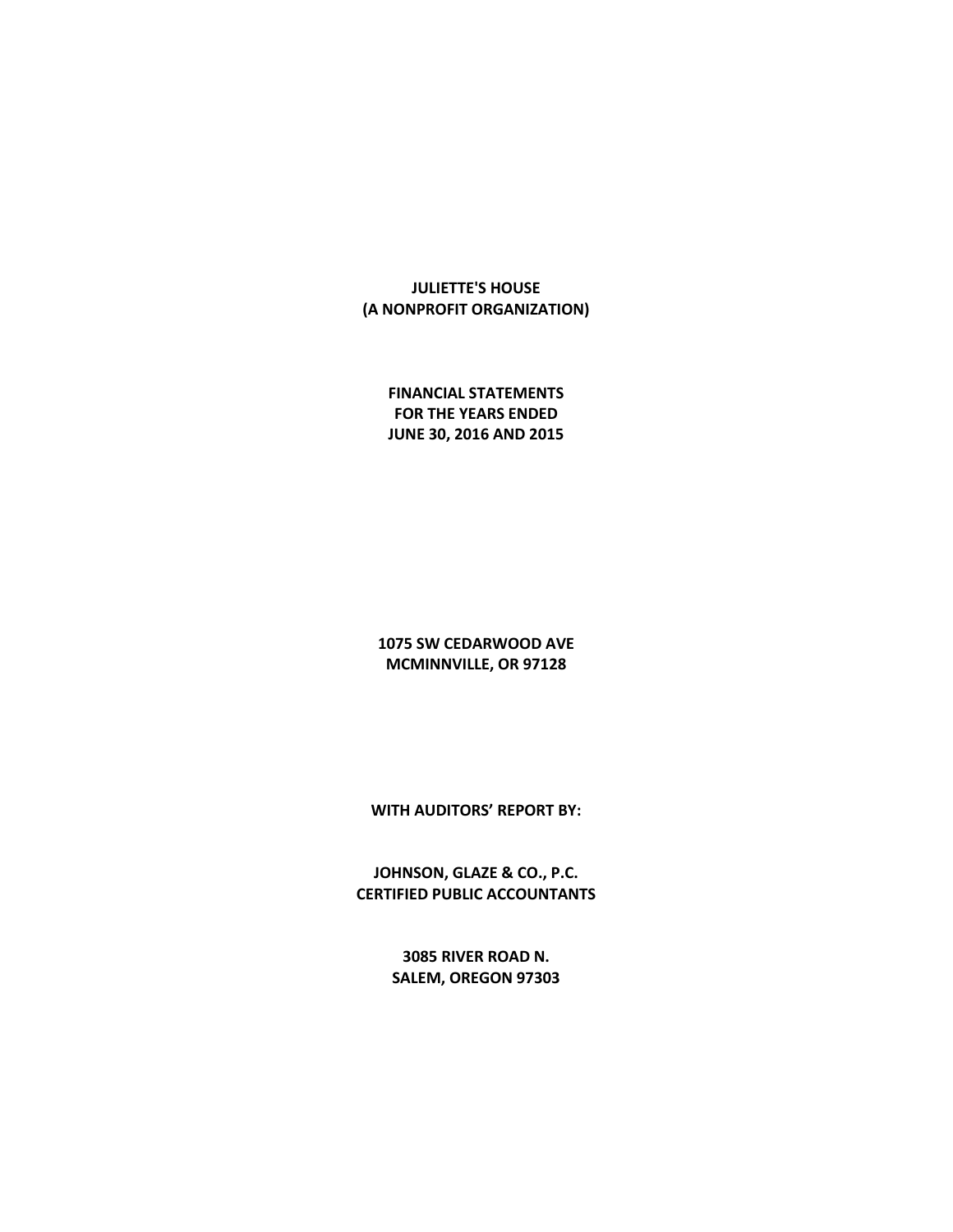# **JULIETTE'S HOUSE**

# **TABLE OF CONTENTS**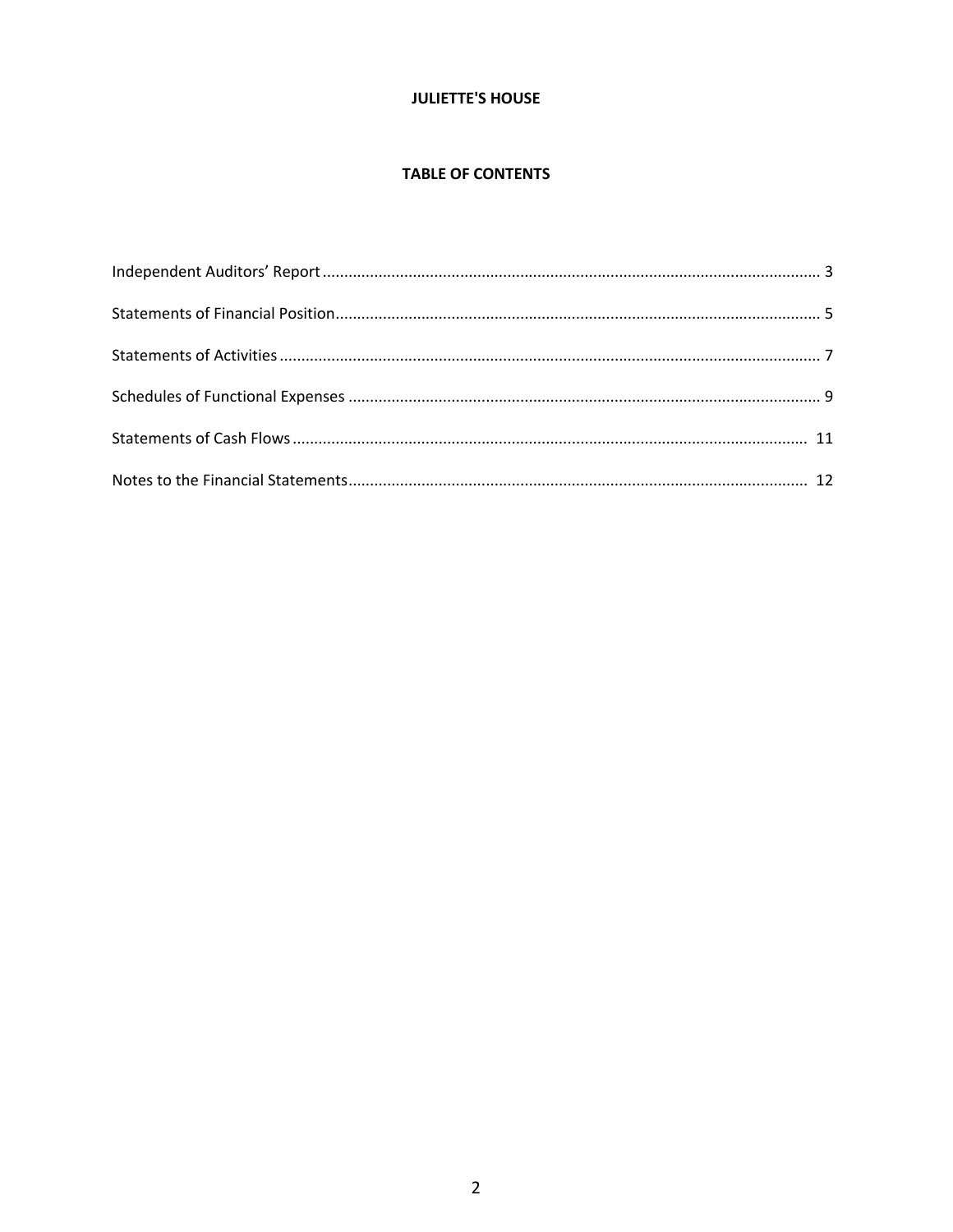

#### **INDEPENDENT AUDITORS' REPORT**

Board of Directors Juliette's House McMinnville, Oregon 97128

We have audited the accompanying financial statements of **Juliette's House** (a nonprofit organization), which comprise the statements of financial position as of June 30, 2016 and 2015, and the related statements of activities, functional expenses and cash flows for the years then ended, and the related notes to the financial statements.

### **Management's Responsibility for the Financial Statements**

Management is responsible for the preparation and fair presentation of these financial statements in accordance with accounting principles generally accepted in the United States of America; this includes the design, implementation, and maintenance of internal control relevant to the preparation and fair presentation of financial statements that are free from material misstatement, whether due to fraud or error.

### **Auditor's Responsibility**

Our responsibility is to express an opinion on these financial statements based on our audits. We conducted our audits in accordance with auditing standards generally accepted in the United States of America. Those standards require that we plan and perform the audit to obtain reasonable assurance about whether the financial statements are free from material misstatement.

An audit involves performing procedures to obtain audit evidence about the amounts and disclosures in the financial statements. The procedures selected depend on the auditor's judgment, including the assessment of the risks of material misstatement of the financial statements, whether due to fraud or error. In making those risk assessments, the auditor considers internal control relevant to the entity's preparation and fair presentation of the financial statements in order to design audit procedures that are appropriate in the circumstances, but not for the purpose of expressing an opinion on the effectiveness of the entity's internal control. Accordingly, we express no such opinion. An audit also includes evaluating the appropriateness of accounting policies used and the reasonableness of significant accounting estimates made by management, as well as evaluating the overall presentation of the financial statements.

We believe that the audit evidence we have obtained is sufficient and appropriate to provide a basis for our audit opinion.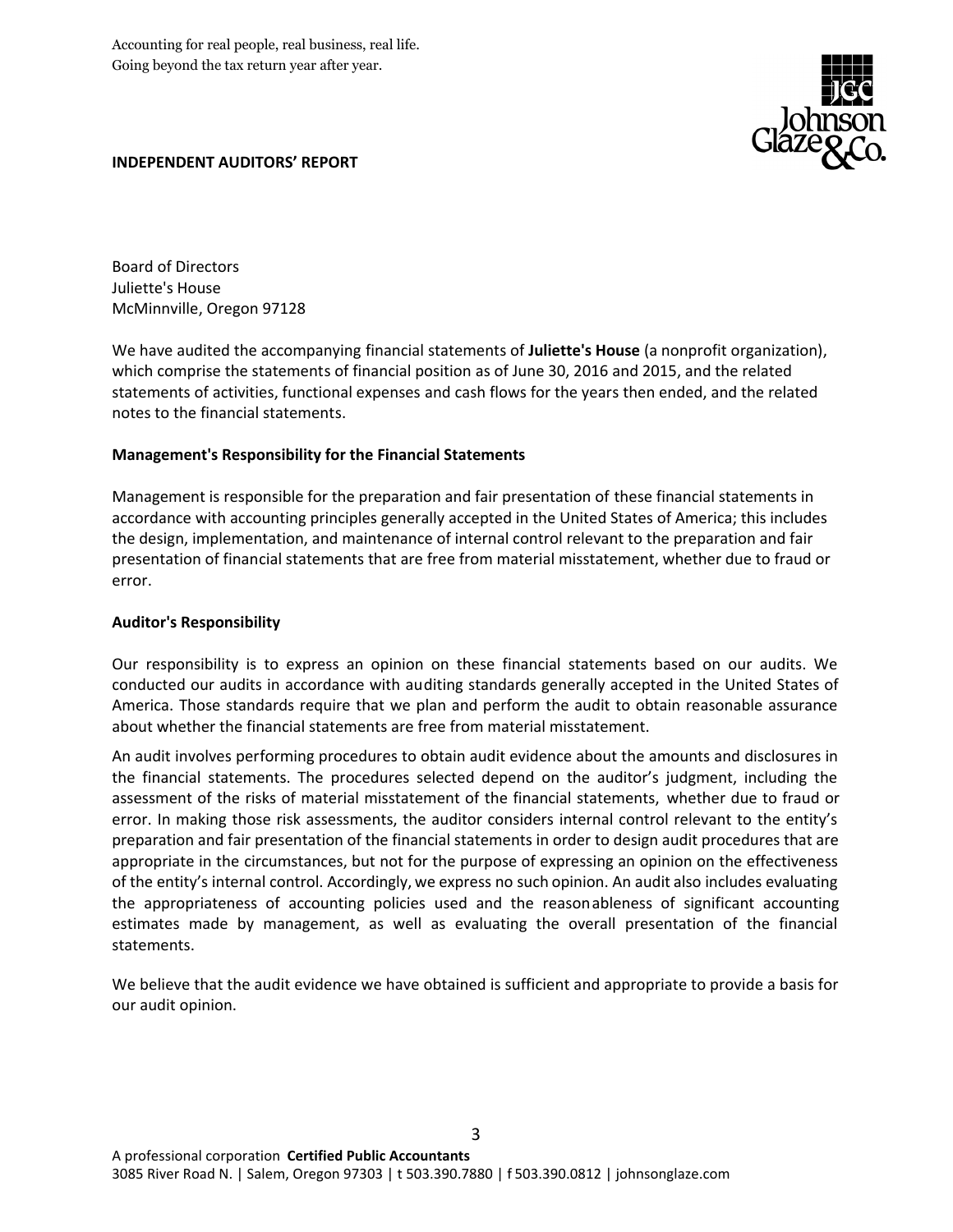

### **Opinion**

In our opinion, the financial statements referred to above present fairly, in all material respects, the financial position of **Juliette's House** as of June 30, 2016 and 2015, and the changes in its net assets and cash flows for the years then ended in accordance with accounting principles generally accepted in the United States of America.

Sincerely,

Johnson, Glaze + Co. P.C.

Johnson, Glaze & Co., P.C. Certified Public Accountants Salem, Oregon October 14, 2016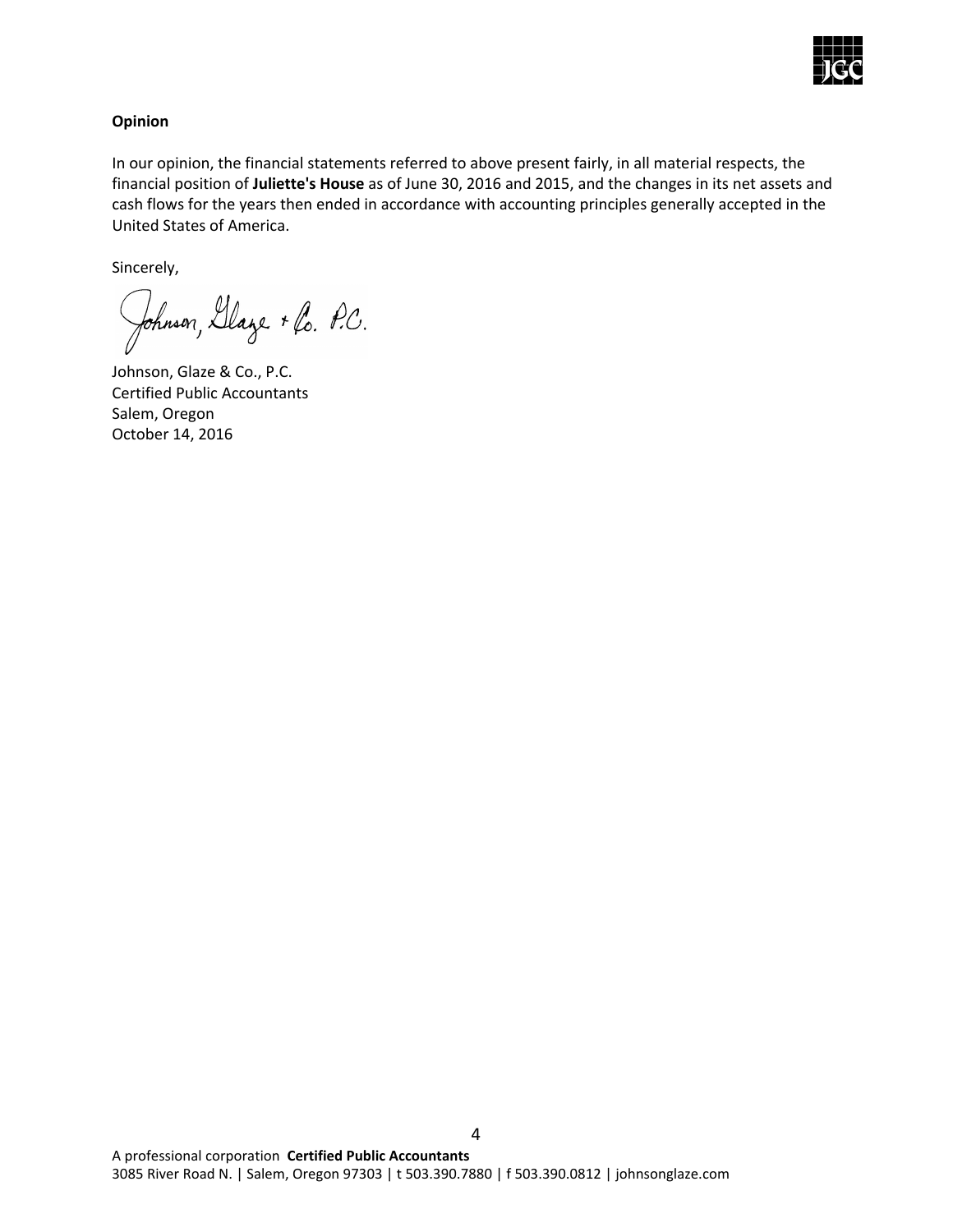# **STATEMENTS OF FINANCIAL POSITION JUNE 30, 2016 AND 2015**

| <b>ASSETS</b>                           |           |      |           |  |  |  |  |  |
|-----------------------------------------|-----------|------|-----------|--|--|--|--|--|
|                                         | 2016      | 2015 |           |  |  |  |  |  |
| <b>CURRENT ASSETS</b>                   |           |      |           |  |  |  |  |  |
| Cash & Cash Equivalents                 | \$203,663 | \$   | 194,200   |  |  |  |  |  |
| Accounts Receivable, Less Allowance for |           |      |           |  |  |  |  |  |
| Doubtful Accounts \$0 and \$30,854      | 19,478    |      | 16,613    |  |  |  |  |  |
| <b>Grants Receivable</b>                | 132,865   |      | 41,734    |  |  |  |  |  |
| <b>Refunds &amp; Credits</b>            |           |      | 11        |  |  |  |  |  |
| <b>Total Current Assets</b>             | 356,006   |      | 252,558   |  |  |  |  |  |
|                                         |           |      |           |  |  |  |  |  |
| <b>MARKETABLE SECURITIES</b>            |           |      |           |  |  |  |  |  |
| Investments                             | 83,166    |      | 82,233    |  |  |  |  |  |
| <b>Total Marketable Securities</b>      | 83,166    |      | 82,233    |  |  |  |  |  |
| <b>FIXED ASSETS</b>                     |           |      |           |  |  |  |  |  |
| Land                                    | 235,000   |      | 235,000   |  |  |  |  |  |
| <b>Building</b>                         | 412,879   |      | 412,879   |  |  |  |  |  |
| Furniture & Equipment                   | 99,156    |      | 95,236    |  |  |  |  |  |
| Less Accumulated Depreciation           | (296,156) |      | (282,529) |  |  |  |  |  |
| <b>Total Fixed Assets</b>               | 450,879   |      | 460,586   |  |  |  |  |  |
|                                         |           |      |           |  |  |  |  |  |
| <b>TOTAL ASSETS</b>                     | \$890,051 |      | 795,377   |  |  |  |  |  |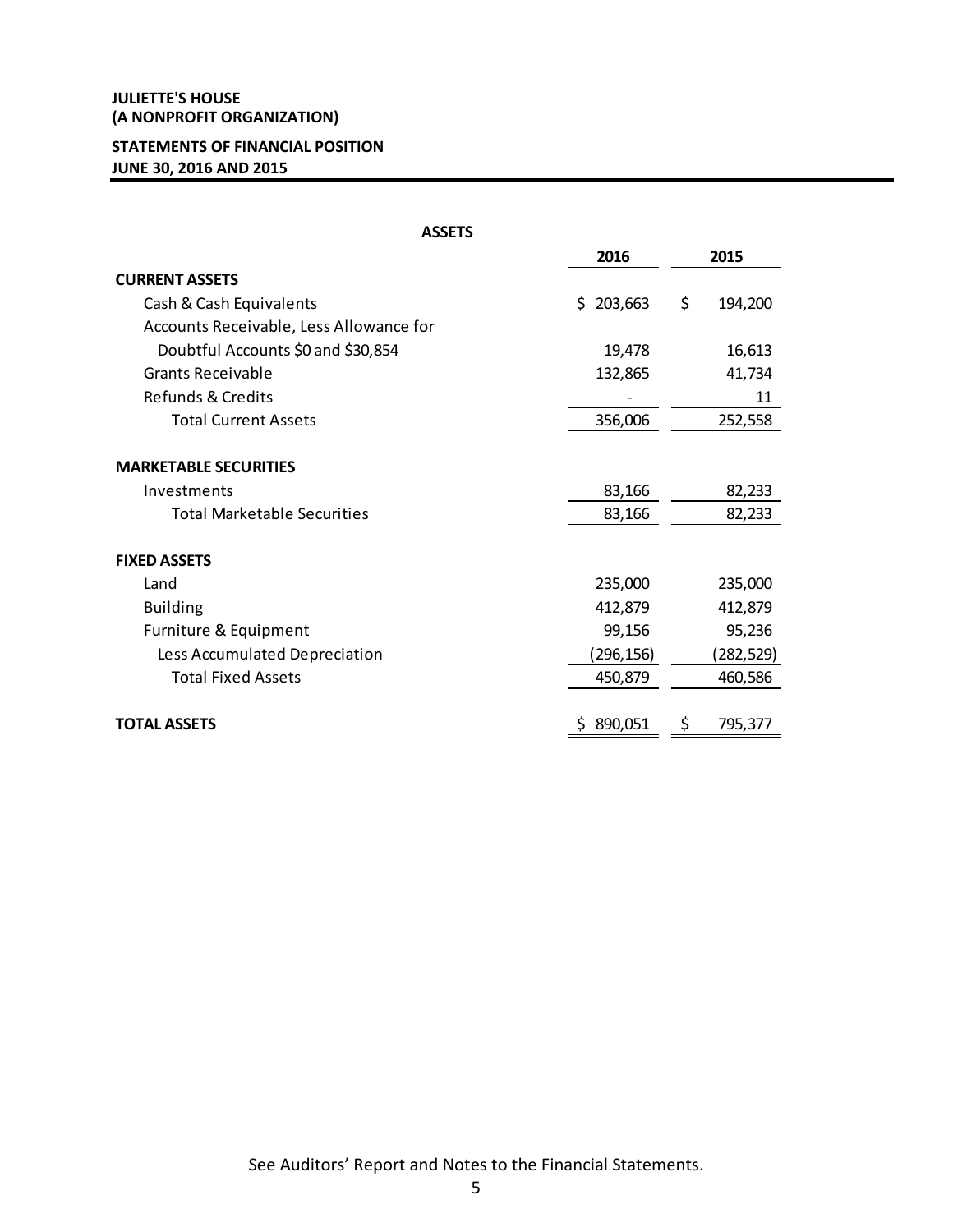# **STATEMENTS OF FINANCIAL POSITION (Continued) JUNE 30, 2016 AND 2015**

| <b>LIABILITIES &amp; NET ASSETS</b>       |    |         |    |         |  |  |  |  |
|-------------------------------------------|----|---------|----|---------|--|--|--|--|
|                                           |    | 2016    |    | 2015    |  |  |  |  |
| <b>CURRENT LIABILITIES</b>                |    |         |    |         |  |  |  |  |
| <b>Accrued Liabilities</b>                | \$ | 9,303   | \$ | 2,098   |  |  |  |  |
| <b>Accrued PTO Payable</b>                |    | 12,431  |    | 8,578   |  |  |  |  |
| Deferred Income                           |    | 72,810  |    |         |  |  |  |  |
| <b>Total Current Liabilities</b>          |    | 94,544  |    | 10,676  |  |  |  |  |
|                                           |    |         |    |         |  |  |  |  |
| <b>TOTAL LIABILITIES</b>                  |    | 94,544  |    | 10,676  |  |  |  |  |
| <b>NET ASSETS</b>                         |    |         |    |         |  |  |  |  |
| Unrestricted                              |    | 560,507 |    | 549,701 |  |  |  |  |
| <b>Permanently Restricted</b>             |    | 235,000 |    | 235,000 |  |  |  |  |
| <b>Total Net Assets</b>                   |    | 795,507 |    | 784,701 |  |  |  |  |
|                                           |    |         |    |         |  |  |  |  |
| <b>TOTAL LIABILITIES &amp; NET ASSETS</b> |    | 890,051 | Ş  | 795,377 |  |  |  |  |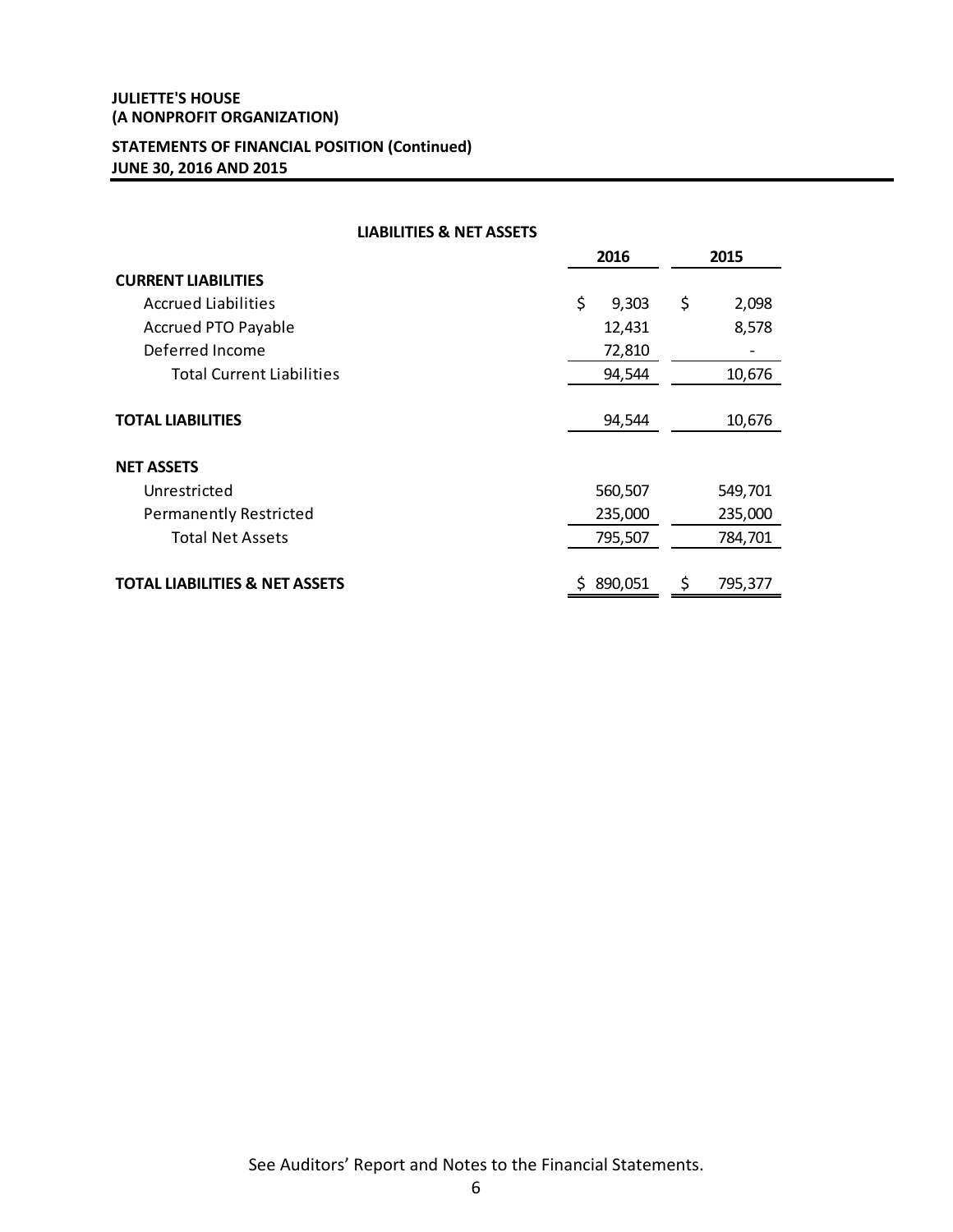# **STATEMENTS OF ACTIVITIES FOR THE YEARS ENDED JUNE 30, 2016 AND 2015**

|                                          | 2016        |                     |    |                   |              |  |
|------------------------------------------|-------------|---------------------|----|-------------------|--------------|--|
|                                          | Permanently |                     |    |                   |              |  |
|                                          |             | <b>Unrestricted</b> |    | <b>Restricted</b> | <b>Total</b> |  |
| <b>SUPPORT</b>                           |             |                     |    |                   |              |  |
| <b>Grants &amp; Contracts</b>            |             | 284,930             | \$ |                   | \$284,930    |  |
| Contributions                            |             | 67,952              |    |                   | 67,952       |  |
| <b>Fundraising Events</b>                |             | 90,680              |    |                   | 90,680       |  |
| <b>In-Kind Donations</b>                 |             | 21,987              |    |                   | 21,987       |  |
| <b>Total Support</b>                     |             | 465,549             |    |                   | 465,549      |  |
| <b>OTHER REVENUE</b>                     |             |                     |    |                   |              |  |
| Program Service Fees                     |             | 96,563              |    |                   | 96,563       |  |
| Other Program & Special Events           |             | 5,638               |    |                   | 5,638        |  |
| Investment Income                        |             | 4,644               |    |                   | 4,644        |  |
| Unrealized Gain (Loss) on Investments    |             | (2, 490)            |    |                   | (2, 490)     |  |
| <b>Total Other Revenue</b>               |             | 104,355             |    |                   | 104,355      |  |
| <b>TOTAL SUPPORT &amp; OTHER REVENUE</b> | $\zeta$     | 569,904             | \$ |                   | \$569,904    |  |
| <b>EXPENSES</b>                          |             |                     |    |                   |              |  |
| <b>Program Services</b>                  |             |                     |    |                   |              |  |
| <b>Total Program Services</b>            |             | 449,581             |    |                   | 449,581      |  |
| <b>Management Activities</b>             |             |                     |    |                   |              |  |
| <b>Administrative Expenses</b>           |             | 64,768              |    |                   | 64,768       |  |
| Fundraising                              |             | 44,749              |    |                   | 44,749       |  |
| <b>Total Management Activities</b>       |             | 109,517             |    |                   | 109,517      |  |
|                                          |             |                     |    |                   |              |  |
| <b>TOTAL EXPENSES</b>                    |             | 559,098             |    |                   | 559,098      |  |
| <b>INCREASE (DECREASE) IN</b>            |             |                     |    |                   |              |  |
| <b>UNRESTRICTED NET ASSETS</b>           |             | 10,806              |    |                   | 10,806       |  |
| <b>NET ASSETS (DEFICIT) - BEGINNING</b>  |             | 549,701             |    | 235,000           | 784,701      |  |
| <b>NET ASSETS (DEFICIT) - ENDING</b>     | \$          | 560,507             | \$ | 235,000           | \$795,507    |  |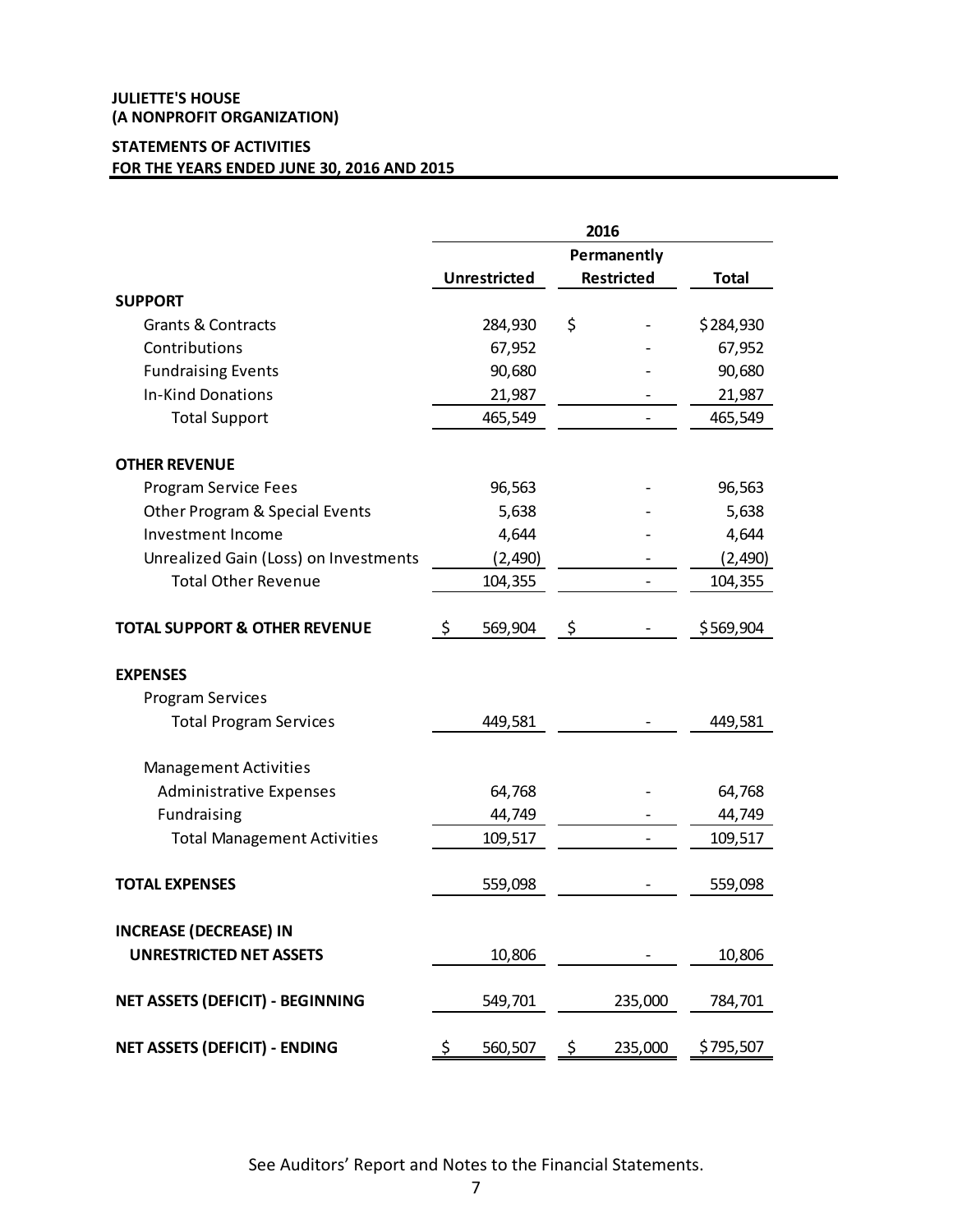# **STATEMENTS OF ACTIVITIES (Continued) FOR THE YEARS ENDED JUNE 30, 2016 AND 2015**

|                                          |                     |         | 2015                     |              |
|------------------------------------------|---------------------|---------|--------------------------|--------------|
|                                          |                     |         | Permanently              |              |
|                                          | <b>Unrestricted</b> |         | Restricted               | <b>Total</b> |
| <b>SUPPORT</b>                           |                     |         |                          |              |
| <b>Grants &amp; Contracts</b>            |                     | 184,606 | \$                       | \$184,606    |
| Contributions                            |                     | 307,229 |                          | 307,229      |
| <b>Fundraising Events</b>                |                     | 64,935  |                          | 64,935       |
| <b>In-Kind Donations</b>                 |                     | 567     |                          | 567          |
| Net Assets Released From Restriction     |                     |         |                          |              |
| <b>Total Support</b>                     |                     | 557,337 | $\overline{\phantom{0}}$ | 557,337      |
| <b>OTHER REVENUE</b>                     |                     |         |                          |              |
| Program Service Fees                     |                     | 121,243 |                          | 121,243      |
| Other Program & Special Events           |                     | 2,923   |                          | 2,923        |
| Investment Income                        |                     | 1,002   |                          | 1,002        |
| Unrealized Gain (Loss) on Investments    |                     | 797     |                          | 797          |
| <b>Total Other Revenue</b>               |                     | 125,965 |                          | 125,965      |
| <b>TOTAL SUPPORT &amp; OTHER REVENUE</b> | \$                  | 683,302 | \$                       | \$683,302    |
| <b>EXPENSES</b>                          |                     |         |                          |              |
| <b>Program Services</b>                  |                     |         |                          |              |
| <b>Total Program Services</b>            |                     | 333,139 |                          | 333,139      |
| <b>Management Activities</b>             |                     |         |                          |              |
| <b>Administrative Expenses</b>           |                     | 105,683 |                          | 105,683      |
| Fundraising                              |                     | 96,176  |                          | 96,176       |
| <b>Total Management Activities</b>       |                     | 201,859 |                          | 201,859      |
| <b>TOTAL EXPENSES</b>                    |                     | 534,998 |                          | 534,998      |
| <b>INCREASE (DECREASE) IN</b>            |                     |         |                          |              |
| <b>UNRESTRICTED NET ASSETS</b>           |                     | 148,304 |                          | 148,304      |
| NET ASSETS (DEFICIT) - BEGINNING         |                     | 401,397 | 235,000                  | 636,397      |
| <b>NET ASSETS (DEFICIT) - ENDING</b>     | \$                  | 549,701 | \$<br>235,000            | \$784,701    |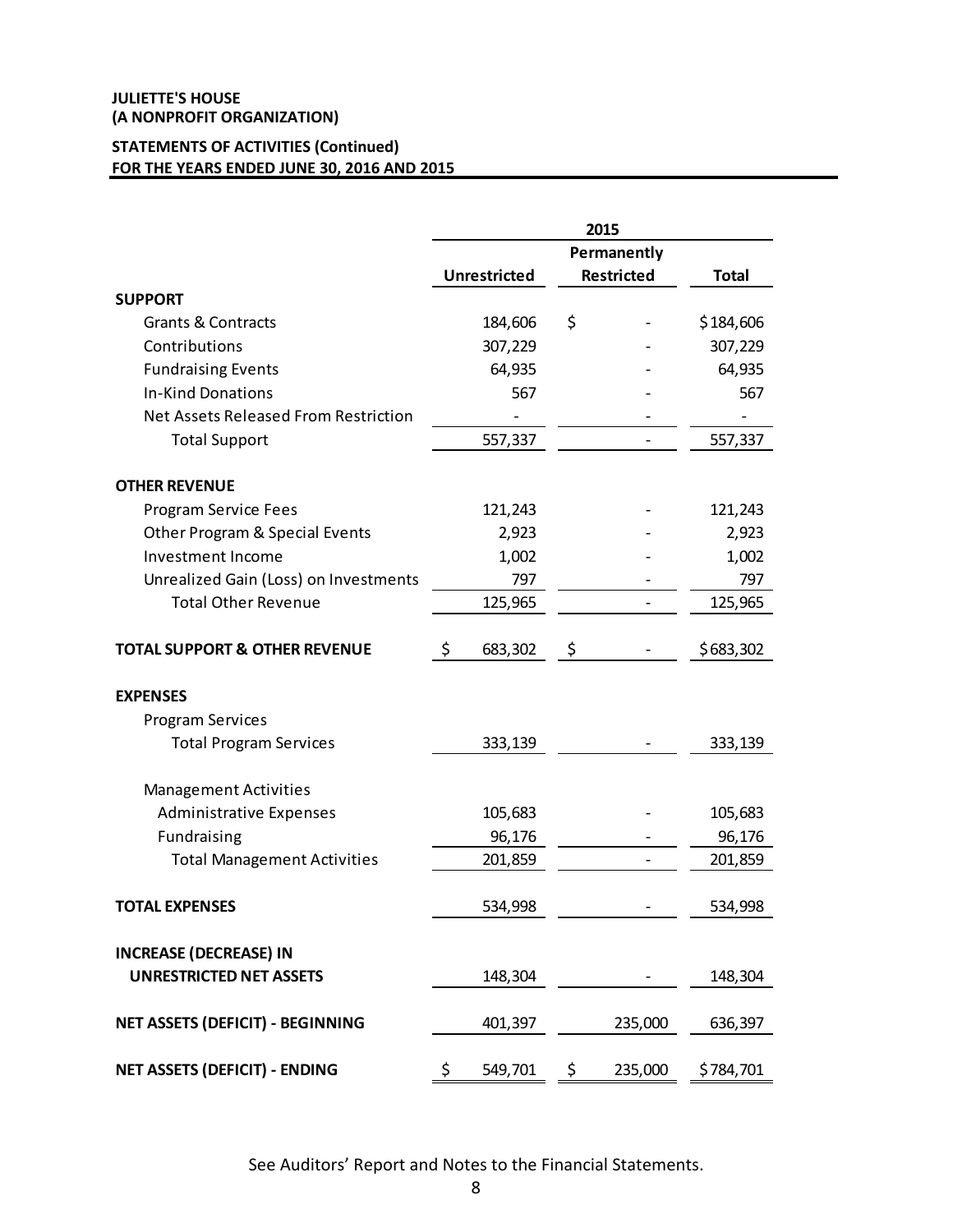# **SCHEDULES OF FUNCTIONAL EXPENSES FOR THE YEARS ENDED JUNE 30, 2016 AND 2015**

|                                        | <b>2016 Supporting Services</b> |                 |    |                   |    |                    |    |              |
|----------------------------------------|---------------------------------|-----------------|----|-------------------|----|--------------------|----|--------------|
|                                        |                                 | Program         |    | <b>Management</b> |    |                    |    |              |
|                                        |                                 | <b>Services</b> |    | and General       |    | <b>Fundraising</b> |    | <b>Total</b> |
|                                        |                                 |                 |    |                   |    |                    |    |              |
| Salary and Wages                       | \$                              | 267,697         | \$ | 29,571            | \$ | 14,009             | \$ | 311,277      |
| Payroll Taxes                          |                                 | 21,488          |    | 2,487             |    | 895                |    | 24,870       |
| <b>Benefits</b>                        |                                 | 12,800          |    | 1,481             |    | 533                |    | 14,815       |
| Audit                                  |                                 |                 |    | 4,900             |    |                    |    | 4,900        |
| <b>Accounting Fees</b>                 |                                 | 5,481           |    | 305               |    | 305                |    | 6,090        |
| Legal Fees                             |                                 |                 |    | 1,058             |    |                    |    | 1,058        |
| Contractors                            |                                 | 60,591          |    | 9,731             |    | 2,003              |    | 72,325       |
| Occupancy                              |                                 | 10,021          |    | 542               |    | 542                |    | 11,105       |
| <b>Corporate Fees and Taxes</b>        |                                 | 802             |    |                   |    |                    |    | 802          |
| Dues & Subscriptions                   |                                 | 13,660          |    |                   |    |                    |    | 13,660       |
| <b>Equipment Rental and Maint</b>      |                                 | 6,785           |    | 367               |    | 367                |    | 7,519        |
| <b>Promotional Supplies</b>            |                                 |                 |    |                   |    | 24,069             |    | 24,069       |
| Insurance                              |                                 | 12,320          |    | 684               |    | 684                |    | 13,689       |
| New Equipment                          |                                 | 1,753           |    |                   |    |                    |    | 1,753        |
| Postage                                |                                 | 1,396           |    | 78                |    | 78                 |    | 1,551        |
| Printing and copying                   |                                 | 2,316           |    | 129               |    | 129                |    | 2,573        |
| <b>Supplies</b>                        |                                 | 17,207          |    | 886               |    | 886                |    | 18,979       |
| Telecommunications                     |                                 | 4,482           |    | 249               |    | 249                |    | 4,980        |
| <b>Travel Meetings and Conferences</b> |                                 | 8,596           |    |                   |    |                    |    | 8,596        |
| <b>Other Expenses</b>                  |                                 | 859             |    |                   |    |                    |    | 859          |
| Depreciation                           |                                 | 1,327           |    | 12,300            |    |                    |    | 13,627       |
| <b>Total Expenses</b>                  | \$                              | 449,581         | \$ | 64,768            | \$ | 44,749             | \$ | 559,098      |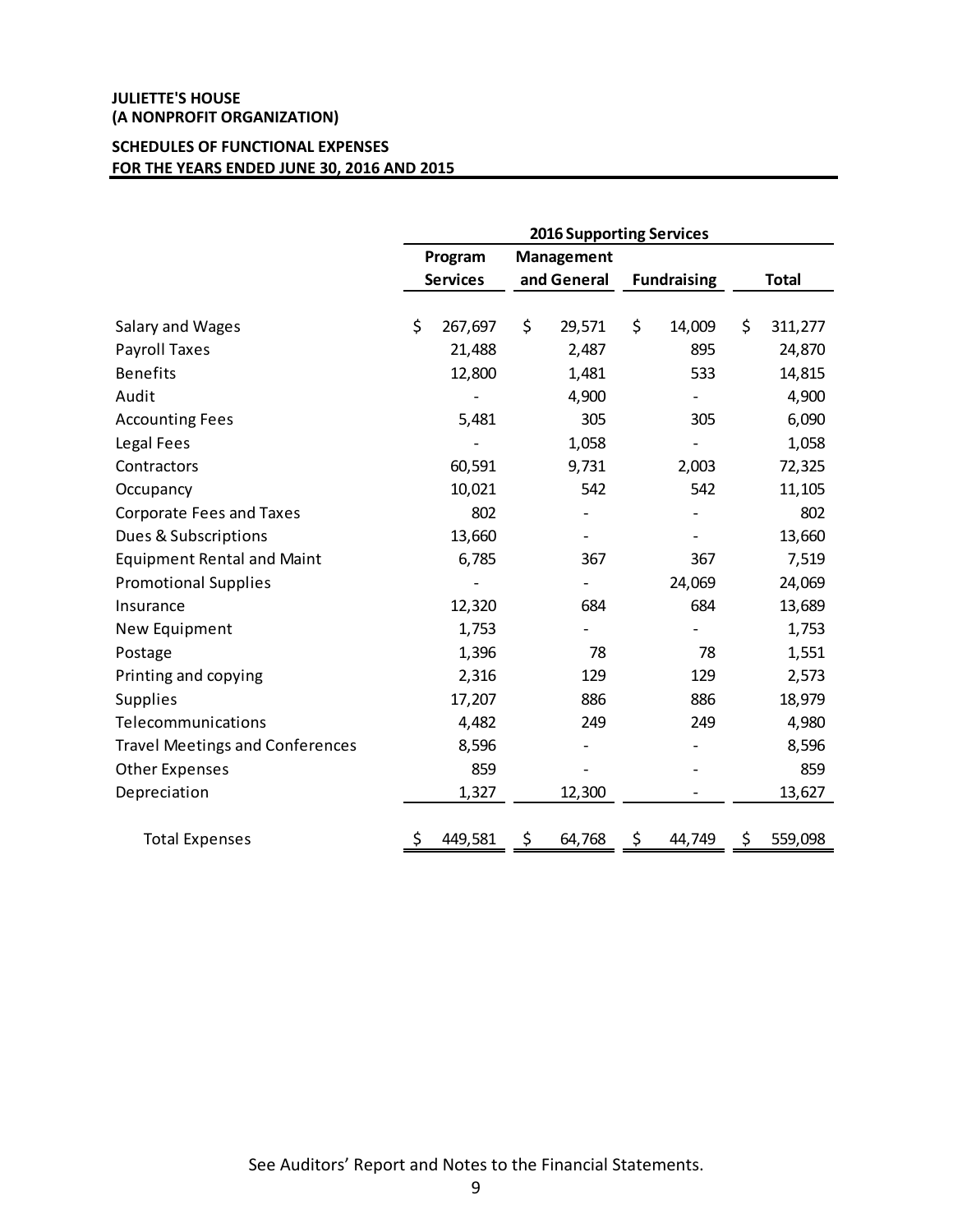# **SCHEDULES OF FUNCTIONAL EXPENSES (Continued) FOR THE YEARS ENDED JUNE 30, 2016 AND 2015**

|                                | <b>2015 Supporting Services</b> |                 |    |             |    |                    |       |         |  |  |
|--------------------------------|---------------------------------|-----------------|----|-------------|----|--------------------|-------|---------|--|--|
|                                |                                 | Program         |    | Management  |    |                    |       |         |  |  |
|                                |                                 | <b>Services</b> |    | and General |    | <b>Fundraising</b> | Total |         |  |  |
|                                |                                 |                 |    |             |    |                    |       |         |  |  |
| Personnel Expenses             | \$                              | 215,080         | \$ | 66,728      | \$ | 80,429             | \$    | 362,237 |  |  |
| Dues & Subscriptions           |                                 | 11,115          |    | 5,985       |    |                    |       | 17,100  |  |  |
| <b>Executive Meetings</b>      |                                 | 2,338           |    | 564         |    |                    |       | 2,902   |  |  |
| Insurance                      |                                 | 8,342           |    | 4,492       |    |                    |       | 12,834  |  |  |
| Postage                        |                                 | 585             |    | 315         |    |                    |       | 900     |  |  |
| <b>Professional Services</b>   |                                 | 5,508           |    | 2,966       |    |                    |       | 8,474   |  |  |
| <b>Repairs and Maintenance</b> |                                 | 7,541           |    | 3,542       |    | 340                |       | 11,423  |  |  |
| <b>Supplies</b>                |                                 | 5,600           |    | 3,015       |    |                    |       | 8,615   |  |  |
| Taxes and Fees                 |                                 | 543             |    | 292         |    |                    |       | 835     |  |  |
| Telephone                      |                                 | 3,706           |    | 1,996       |    |                    |       | 5,702   |  |  |
| Occupancy                      |                                 | 6,492           |    | 3,495       |    |                    |       | 9,987   |  |  |
| Contract Labor                 |                                 | 64,446          |    |             |    |                    |       | 64,446  |  |  |
| Other                          |                                 | 591             |    |             |    | 15,407             |       | 15,998  |  |  |
| Depreciation                   |                                 | 1,252           |    | 12,293      |    |                    |       | 13,545  |  |  |
|                                |                                 |                 |    |             |    |                    |       |         |  |  |
| <b>Total Expenses</b>          | Ş                               | 333,139         | \$ | 105,683     | \$ | 96,176             | \$    | 534,998 |  |  |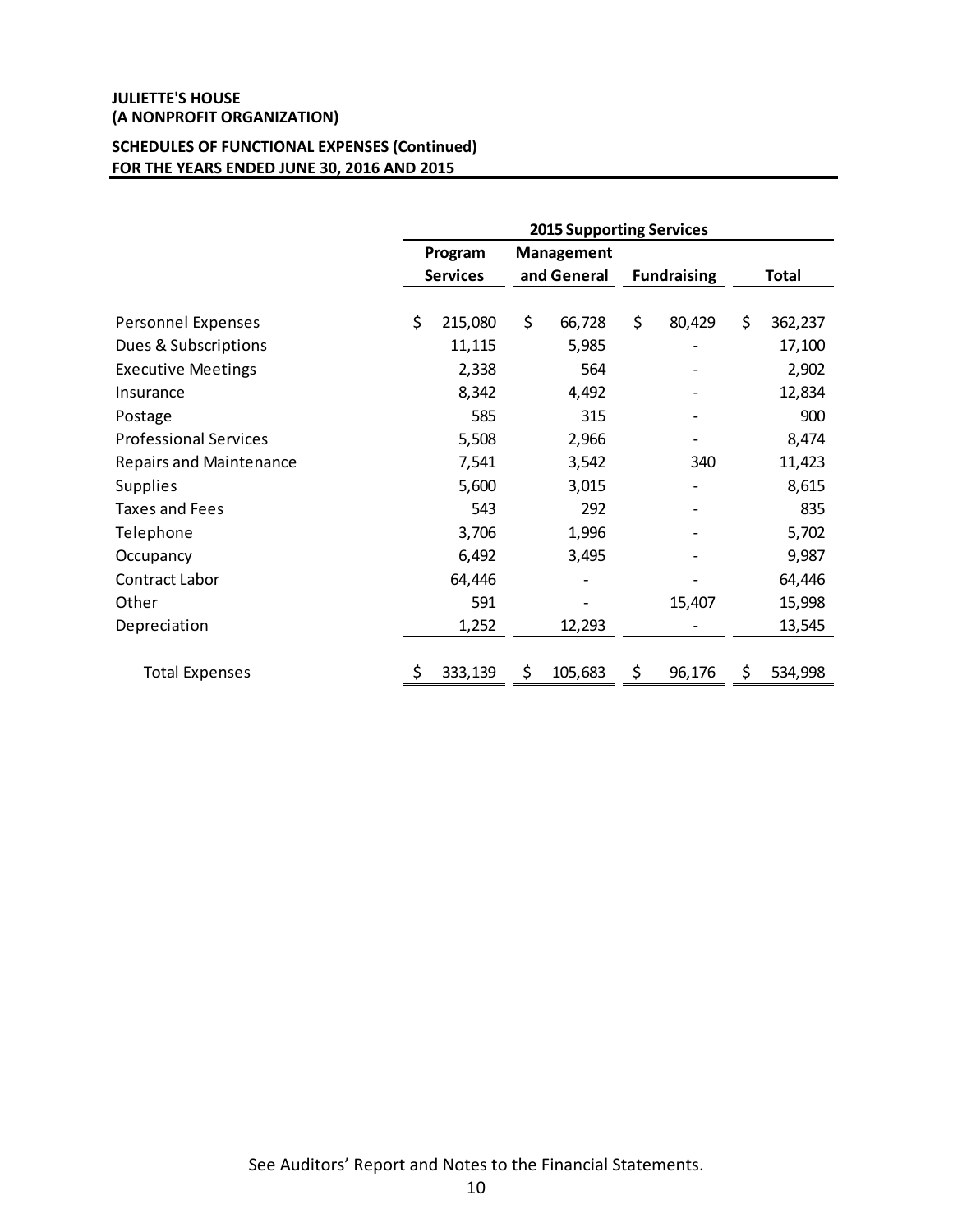# **STATEMENTS OF CASH FLOWS FOR THE YEARS ENDED JUNE 30, 2016 AND 2015**

|                                                                                                      |    | 2016      |     | 2015       |
|------------------------------------------------------------------------------------------------------|----|-----------|-----|------------|
| <b>CASH FLOWS FROM OPERATING ACTIVITIES</b>                                                          |    |           |     |            |
| <b>Cash Received from Contributors</b>                                                               | \$ | 349,566   | \$. | 517,079    |
| Cash Received from Programs & Services                                                               |    | 97,221    |     | 124,166    |
| <b>Interest &amp; Dividends Received</b>                                                             |    | 4,644     |     | 1,002      |
| Cash Paid to Employees & Suppliers                                                                   |    | (437,080) |     | (517, 852) |
| Net Cash Provided (Used) by Operating Activities                                                     |    | 14,351    |     | 124,395    |
| <b>CASH FLOWS FROM INVESTING ACTIVITIES</b>                                                          |    |           |     |            |
| Purchase of Property & Equipment                                                                     |    | (3,920)   |     |            |
| <b>Proceeds from Sale</b>                                                                            |    |           |     | 286        |
| Purchase of Investments                                                                              |    | (968)     |     | (271)      |
| Net Cash Provided (Used) by Investing Activities                                                     |    | (4,888)   |     | 15         |
| <b>TOTAL INCREASE (DECREASE) IN CASH &amp;</b>                                                       |    |           |     |            |
| <b>CASH EQUIVALENTS</b>                                                                              |    | 9,463     |     | 124,410    |
| <b>CASH &amp; CASH EQUIVALENTS - BEGINNING</b>                                                       |    | 194,200   |     | 69,790     |
| <b>CASH &amp; CASH EQUIVALENTS - ENDING</b>                                                          | S  | 203,663   | \$  | 194,200    |
| <b>RECONCILIATION OF CHANGE IN NET ASSETS TO NET</b><br>CASH PROVIDED (USED) BY OPERATING ACTIVITIES |    |           |     |            |
| Change in Net Assets                                                                                 | \$ | 10,806    | \$  | 148,304    |
| <b>ADJUSTMENT TO RECONCILE CHANGE IN</b>                                                             |    |           |     |            |
| <b>NET ASSETS TO NET CASH</b>                                                                        |    |           |     |            |
| PROVIDED (USED) BY OPERATING ACTIVITIES                                                              |    |           |     |            |
| Depreciation & Amortization                                                                          |    | 13,627    |     | 13,545     |
| Net Unrealized (Gain) Loss on Investments                                                            |    | (2, 490)  |     | (797)      |
| (Increase) Decrease in Assets                                                                        |    |           |     |            |
| Accounts Receivable                                                                                  |    | (2,865)   |     | (2, 126)   |
| <b>Grants Receivable</b>                                                                             |    | (91, 131) |     | (6, 761)   |
| <b>Prepaid Expenses</b>                                                                              |    | 11        |     | 688        |
| Increase (Decrease) in Liabilities                                                                   |    |           |     |            |
| <b>Accrued Expenses</b>                                                                              |    | 13,583    |     | (92)       |
| Deferred Revenue                                                                                     |    | 72,810    |     | (28, 366)  |
| Net Cash Provided (Used) by Operating Activities                                                     | \$ | 14,351    | \$  | 124,395    |
| <b>SUPPLEMENTARY INFORMATION</b>                                                                     |    |           |     |            |
| In-Kind Donations                                                                                    | \$ | 21,987    | \$  | 567        |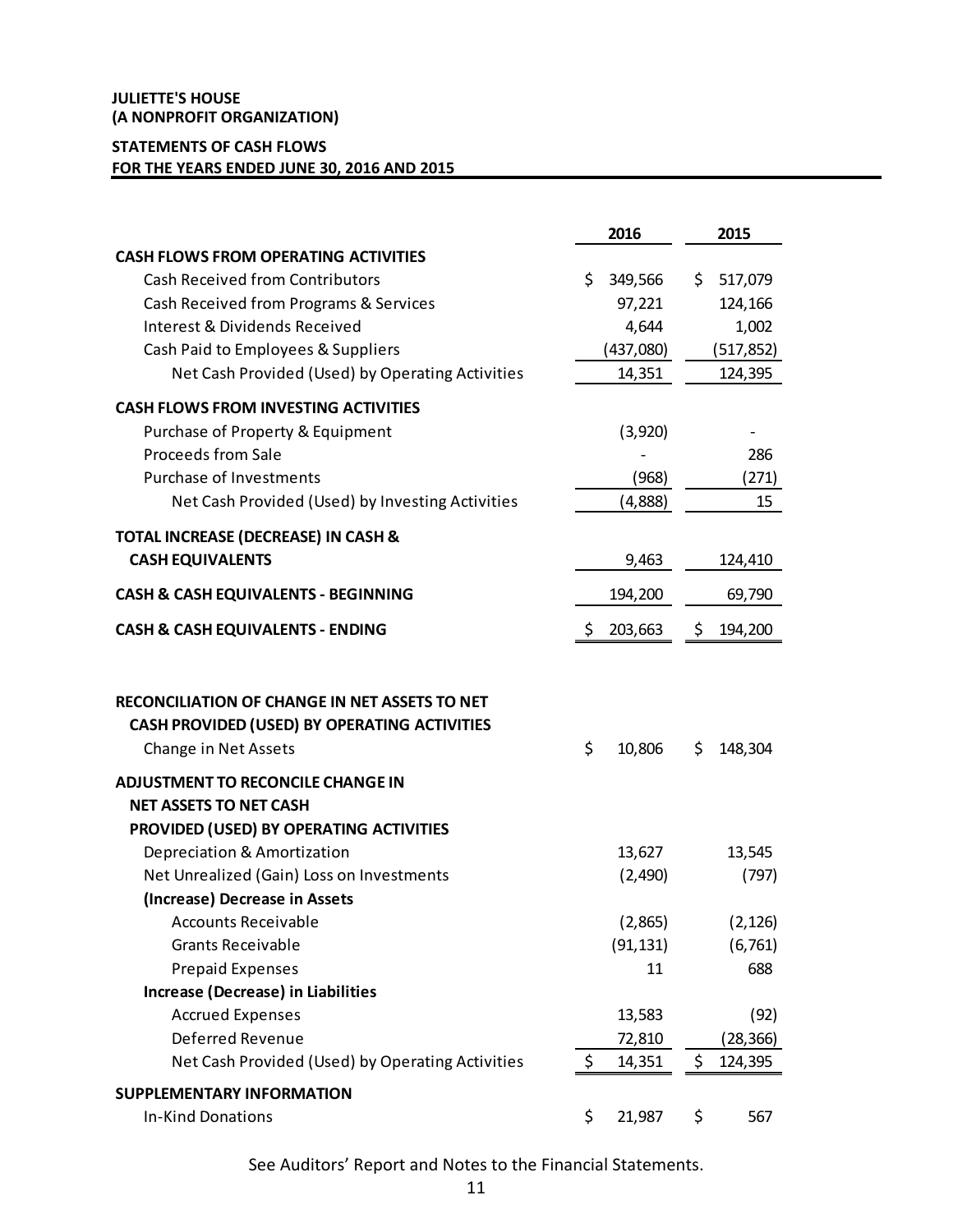### **NOTE A: SUMMARY OF SIGNIFICANT ACCOUNTING POLICIES**

### **Nature of Operations**

Juliette's House Child Abuse Intervention Center performs medically and forensically sound evaluations of children ages 0-18 and developmentally delayed adults in Yamhill, Polk and Tillamook Counties referred to us by child protective services and law enforcement for suspected sexual abuse, physical abuse, serious neglect, exposure to drug endangerment, and exposure to domestic violence, drug endangerment or traumatic events. Juliette's House brings agencies and personnel to the child in a home-like, child-focused setting so there is less trauma to the child and the investigation, treatment and follow-up process is less frightening and more successful for the child and the child's family.

All services at Juliette's House are provided free of charge.

We offer treatment referrals, support groups for families impacted by unsafe touch and sexual abuse, referrals to social services and community resources, and follow-up support to children and their non-offending family members.

We work towards child abuse prevention through our in-school child abuse prevention and intervention workshops, the Safe Kids (CAP) Program, using the National Child Assault Project curriculum. We also have "Safe Touch" Family Support groups for families who have been impacted by unsafe touch or sexual abuse to help them learn about healthy and safe interactions.

#### **Basis of Accounting**

The financial statements of the Organization have been prepared on the accrual basis of accounting.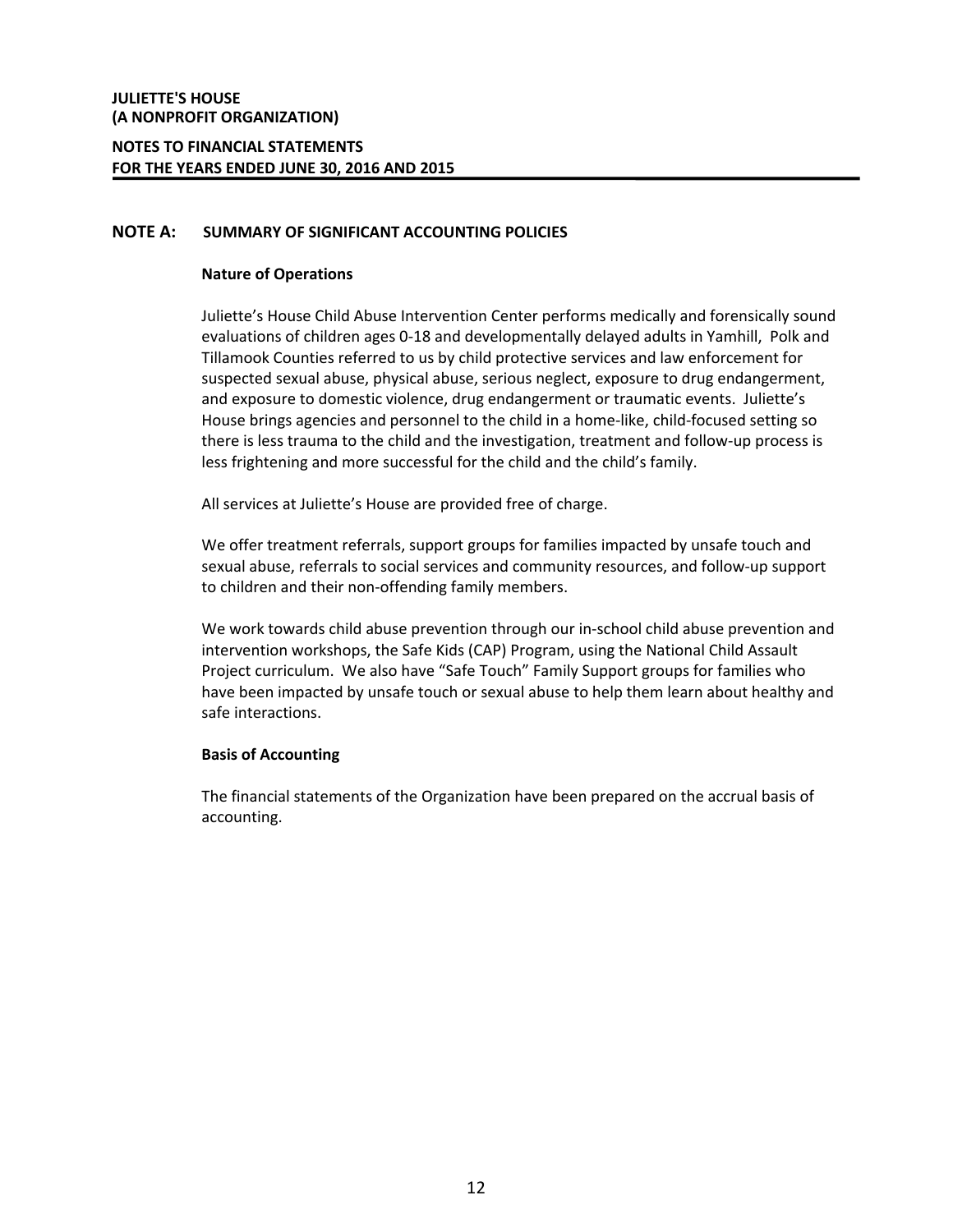### **NOTE A: SUMMARY OF SIGNIFICANT ACCOUNTING POLICIES (Continued)**

#### **Financial Statement Presentation**

The Organization reports information regarding its financial position and activities according to three classes of net assets: unrestricted net assets, temporarily restricted net assets, and permanently restricted net assets as follows:

Unrestricted net assets—those net assets which are currently available for use in the Organization's activities.

Temporarily restricted net assets—those net assets which are restricted by donors for specific purposes or time periods.

Permanently restricted net assets—those net assets which are subject to donor-imposed stipulations that require they be maintained permanently by the Organization.

#### **Contributions**

Contributions received are recorded as unrestricted, temporarily restricted, or permanently restricted support, depending on the existence and/or the nature of any donor restrictions. Contributions of cash and other assets are reported as restricted support if they are received with donor stipulations that limit the use of the donated assets. When a donor restriction expires, that is, when a stipulated time restriction ends or purpose restriction is accomplished, temporarily restricted net assets are reclassified to unrestricted net assets and reported in the statement of activities as net assets released from restrictions.

Grants and contributions received with donor-imposed restrictions that are met in the same year in which the contributions are received are classified as unrestricted contributions. Contributions of noncash assets are recorded at their fair values in the period received. Contributions of donated services that create or enhance nonfinancial assets or that require specialized skills, are provided by individuals possessing those skills, and would typically need to be purchased if not provided by donation, are recorded at their fair values in the period received per the Organization's policy. Bequests are recorded as revenue at the time an unassailable right to the gift has been established and the proceeds are measurable.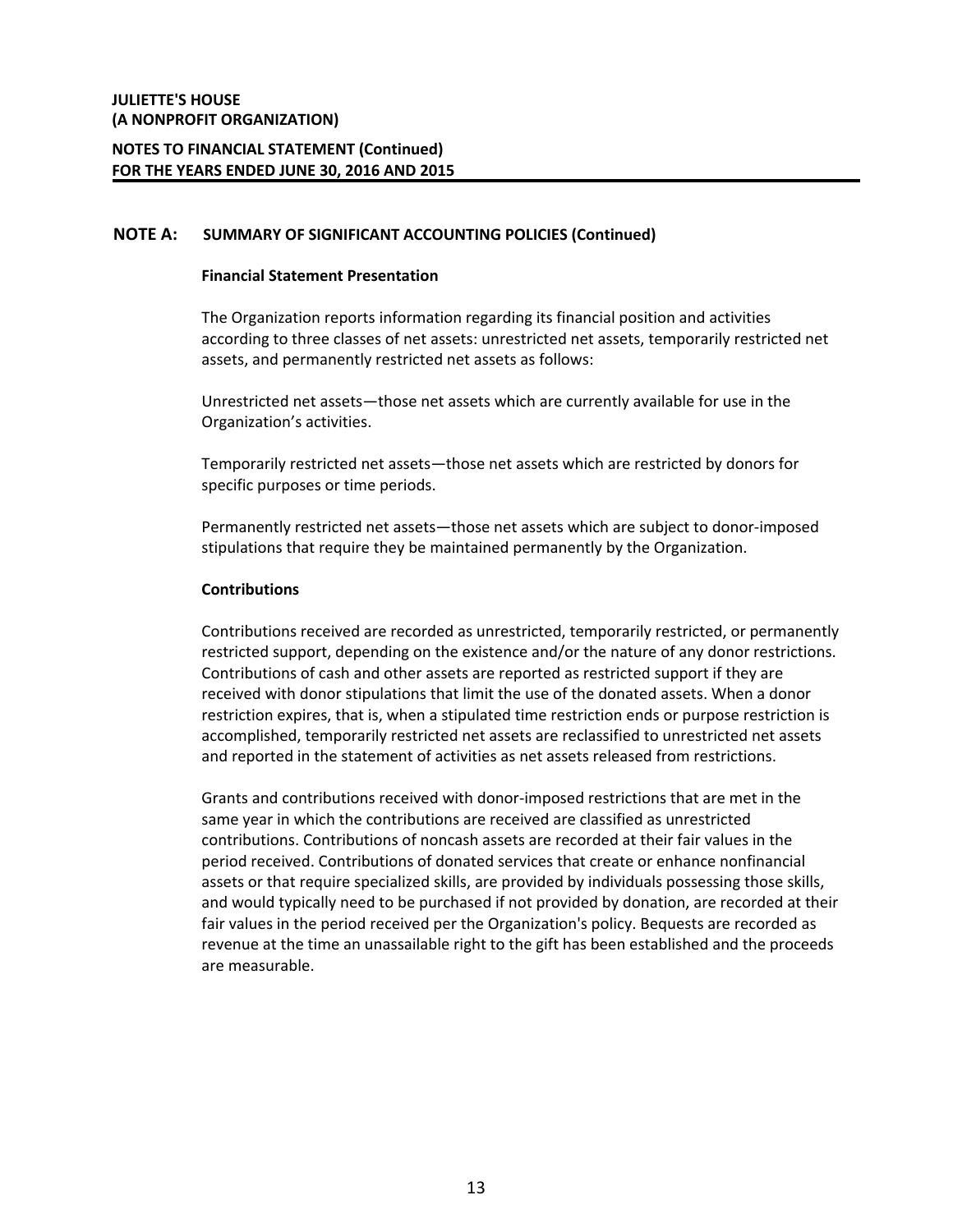### **NOTE A: SUMMARY OF SIGNIFICANT ACCOUNTING POLICIES (Continued)**

#### **Cash and Cash Equivalents**

For purposes of the statement of cash flows, the Organization considers all highly liquid debt instruments purchased with less than a maturity of three months to be cash equivalents.

### **Accounts Receivable**

Accounts receivable are made up primarily of billed services pending payment from health insurance companies. These receivables are reported net of any contractual adjustments from health insurance companies. The Organization reviews outstanding accounts and determines collectability based on past experience. No allowance for doubtful accounts has been estimated as management has determined that all accounts receivable are collectible.

### **Grants Receivable**

Grants receivables are billings for services provided to residents of the counties the Organization serves and then billed directly to each county. There is also a State of Oregon VOCA grant which was outstanding at June 30, 2016 and 2015. Management reviews the outstanding accounts and determines collectability based on past experience. No allowance for doubtful accounts has been estimated as management has determined that all grants receivable are collectible.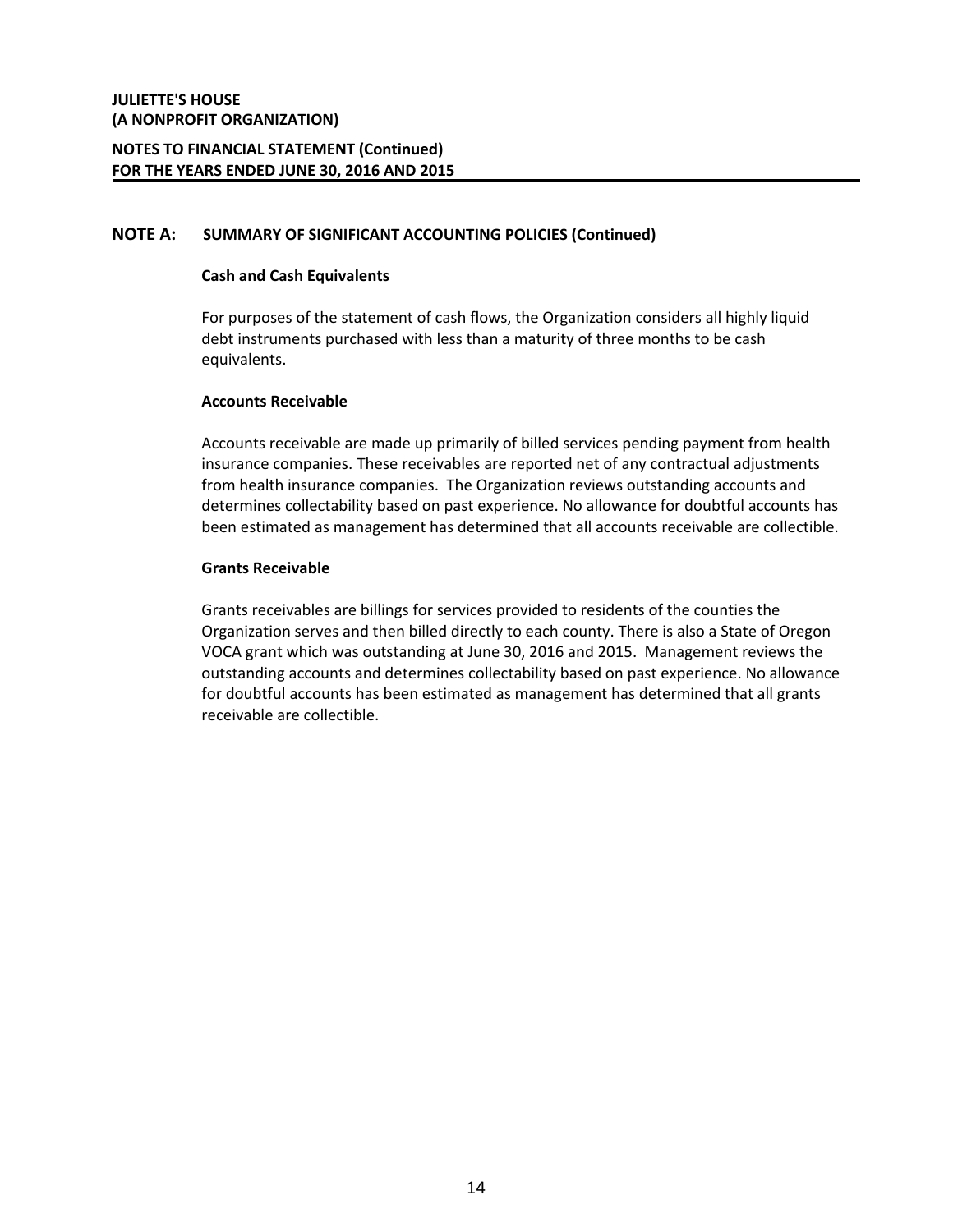### **NOTE A: SUMMARY OF SIGNIFICANT ACCOUNTING POLICIES (Continued)**

#### **Land, Buildings, Equipment and Vehicles**

The Organization capitalizes property and equipment costing, generally, over \$5,000. Lesser amounts are usually expensed. Purchased property and equipment are capitalized at original cost. Donations of property and equipment are recorded as contributions at their estimated fair value. Such donations are reported as unrestricted contributions unless the donor has restricted the donated asset to a specific purpose. Assets donated with explicit restrictions regarding their use and contributions of cash that must be used to acquire property and equipment are reported as restricted contributions. Absent donor stipulations regarding how long those donated assets much be maintained, the Organization reclassifies temporarily restricted net assets to unrestricted net assets at that time. Depreciation is provided over the estimated useful lives ranging from five to thirty-nine years, using the straight-line method.

Planned major maintenance is accounted for during the budget process.

#### **Income Taxes**

The Organization is exempt from income taxes under Section  $501(c)(3)$  of the Internal Revenue Code. However, income from certain activities not directly related to the Organization's tax-exempt purpose is subject to taxation as unrelated business income. The Organization has had no such income in the current or prior years. Therefore, no provision for income taxes has been made. In addition, the Organization qualifies for the charitable contribution deduction under Section 170(b)(1)(A) and has been classified as an organization that is not a private foundation under Section 509(a)(2).

The Organization is subject to income tax examinations for the years ended June 30, 2013 through 2016.

As required by ASC 740, management has evaluated tax positions taken and has determined that any uncertainty in those positions would not have a material effect on the financial statements.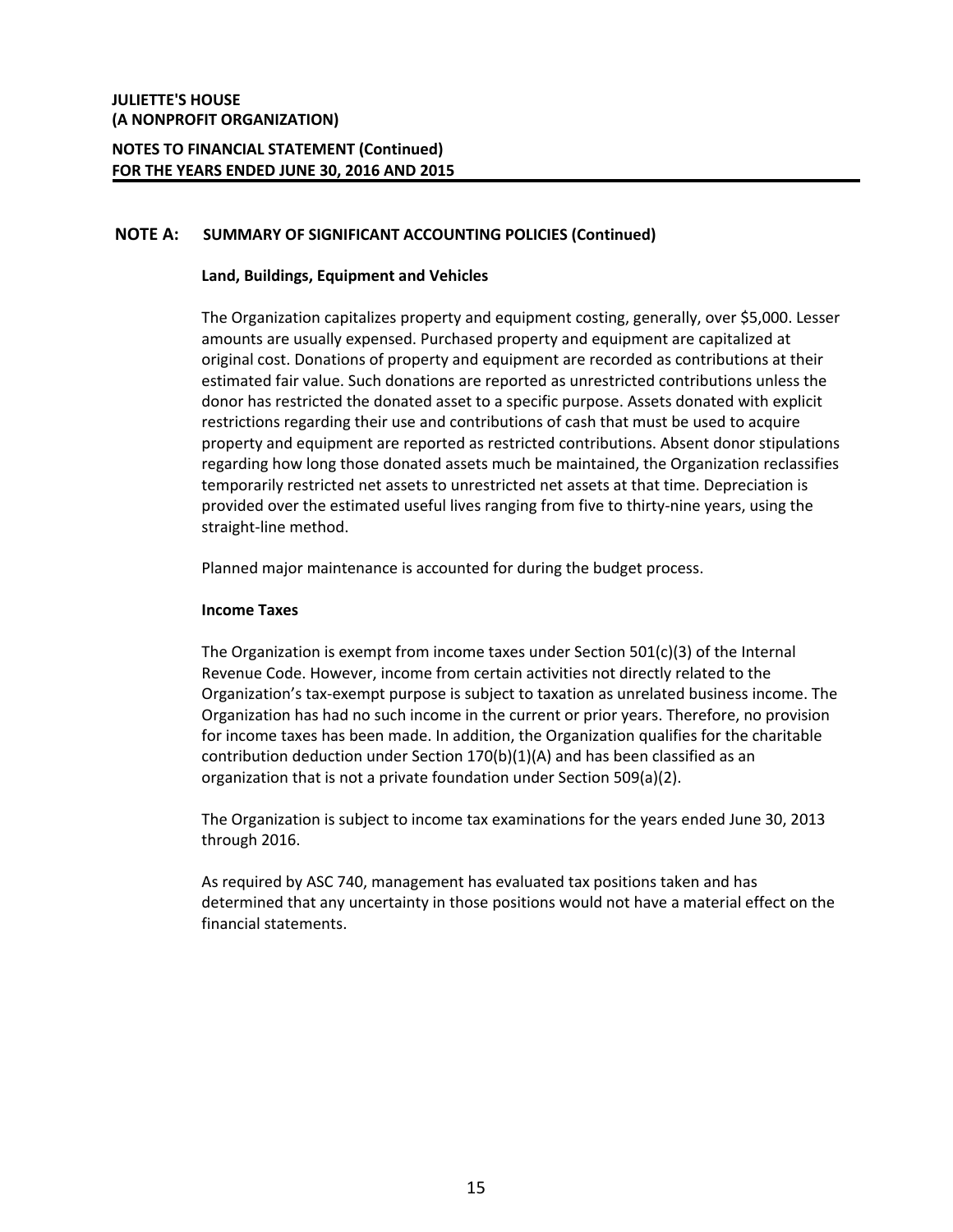### **NOTE A: SUMMARY OF SIGNIFICANT ACCOUNTING POLICIES (Continued)**

#### **Donated Services and Materials**

Donated materials, equipment or services, when received are reflected as contributions in the accompanying statements at their estimated fair market values at date placed in service. The value of contributed services meeting the organizations policy and requirements of recognition has been recorded. For the years ended June 30, 2016 and 2015, the amount was \$41,861 and \$567 respectively. In addition, many individuals volunteer their time and perform a variety of non-specialized tasks that assist the Organization, which do not meet the recognition requirements.

#### **Estimates**

The preparation of financial statements in conformity with generally accepted accounting principles requires the Organization to make estimates and assumptions that affect certain reported amounts and disclosures. Accordingly, actual results could differ from those estimates.

#### **Functional Allocation of Expenses**

The costs of providing the Organization's various activities have been summarized on a functional basis. Accordingly, certain costs have been allocated among the activities benefited.

### **NOTE B: CASH AND CASH EQUIVALENTS**

Cash and cash equivalents consist of the following:

| 2016                                       | 2015    |
|--------------------------------------------|---------|
|                                            |         |
| Columbia Bank - Checking<br>Ś<br>4.467     | 5.224   |
| Columbia Bank - Money Market<br>148,043    | 188,020 |
| Petty Cash/Columbia Bank - Checking<br>128 | 289     |
| First Federal - Money Market<br>50,009     |         |
| <b>Edward Jones Cash Account</b><br>1,016  | 667     |
| Total Cash & Cash Equivalents<br>203,663   | 194,200 |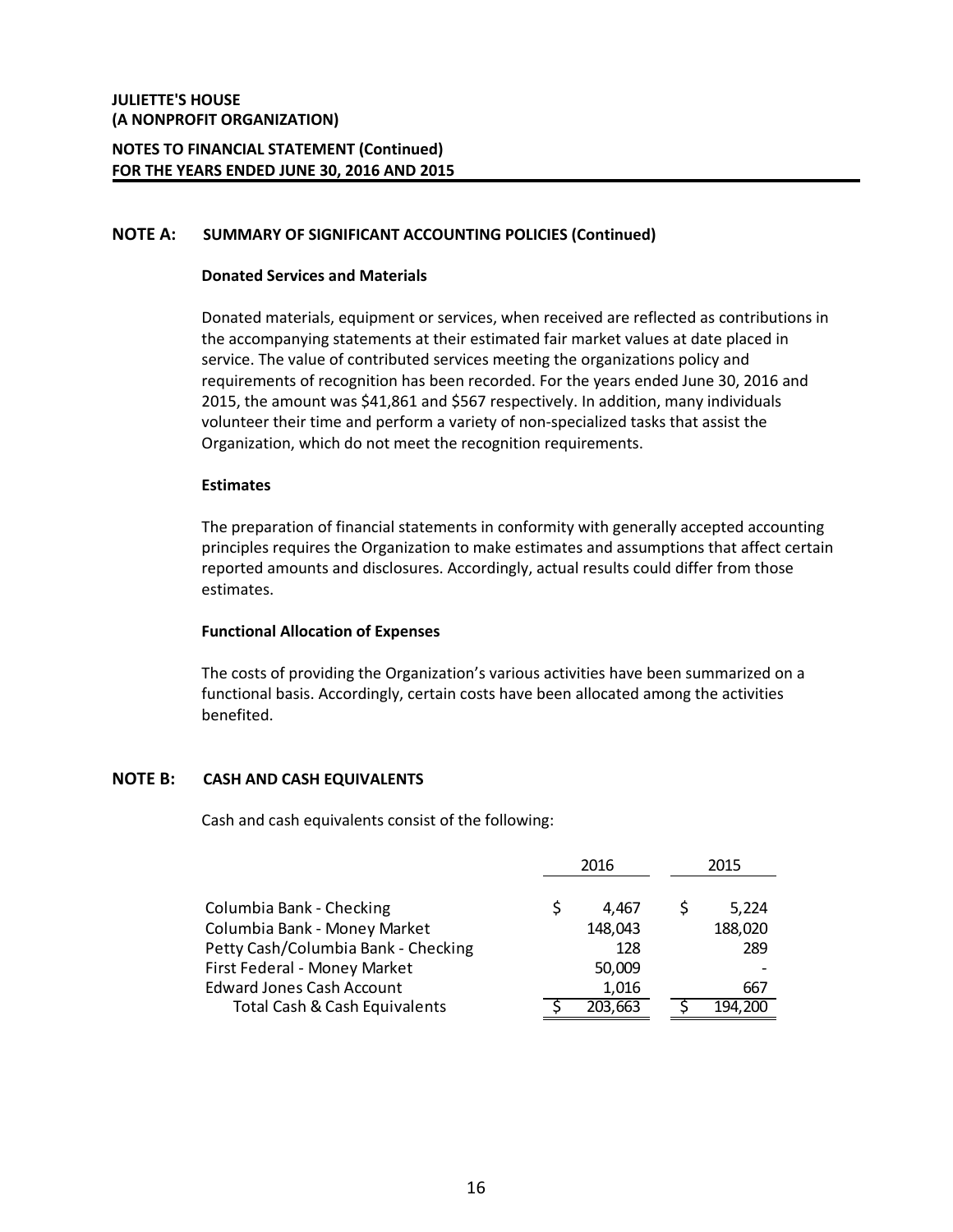# **NOTE C: FAIR VALUE MEASUREMENTS**

ASC 820 establishes a hierarchy for inputs used in measuring fair value that maximizes the use of observable inputs and minimizes the use of unobservable inputs by requiring that the observable inputs be used when available. Observable inputs are inputs that market participants would use in pricing the asset or liability based on market data obtained from sources independent of the Organization's unobservable inputs are inputs that reflect the Organization's assumptions about the inputs that market participants would use in pricing the asset or liability based on the best information available in the circumstances.

The hierarchy is broken down into three levels based on the reliability of inputs as follows:

Level 1—Valuations are based on quoted prices in active markets for identical assets or liabilities that the Organization's has the ability to access. Valuation adjustments are not applied to Level 1 instruments. Since valuations are based on quoted prices that are readily and regularly available in an active market, valuation of these products does not entail a significant degree of judgment.

Level 2—Valuations are based on quoted prices in markets that are not active or for which all significant inputs are observable, directly or indirectly.

Level 3—Valuations are based on inputs that are unobservable and significant to the overall fair value measurement.

The Organization's investments consist of preferred stock which are quoted at market prices for identical assets. The valuations of these investments according to the fair value hierarchy are all at Level 1.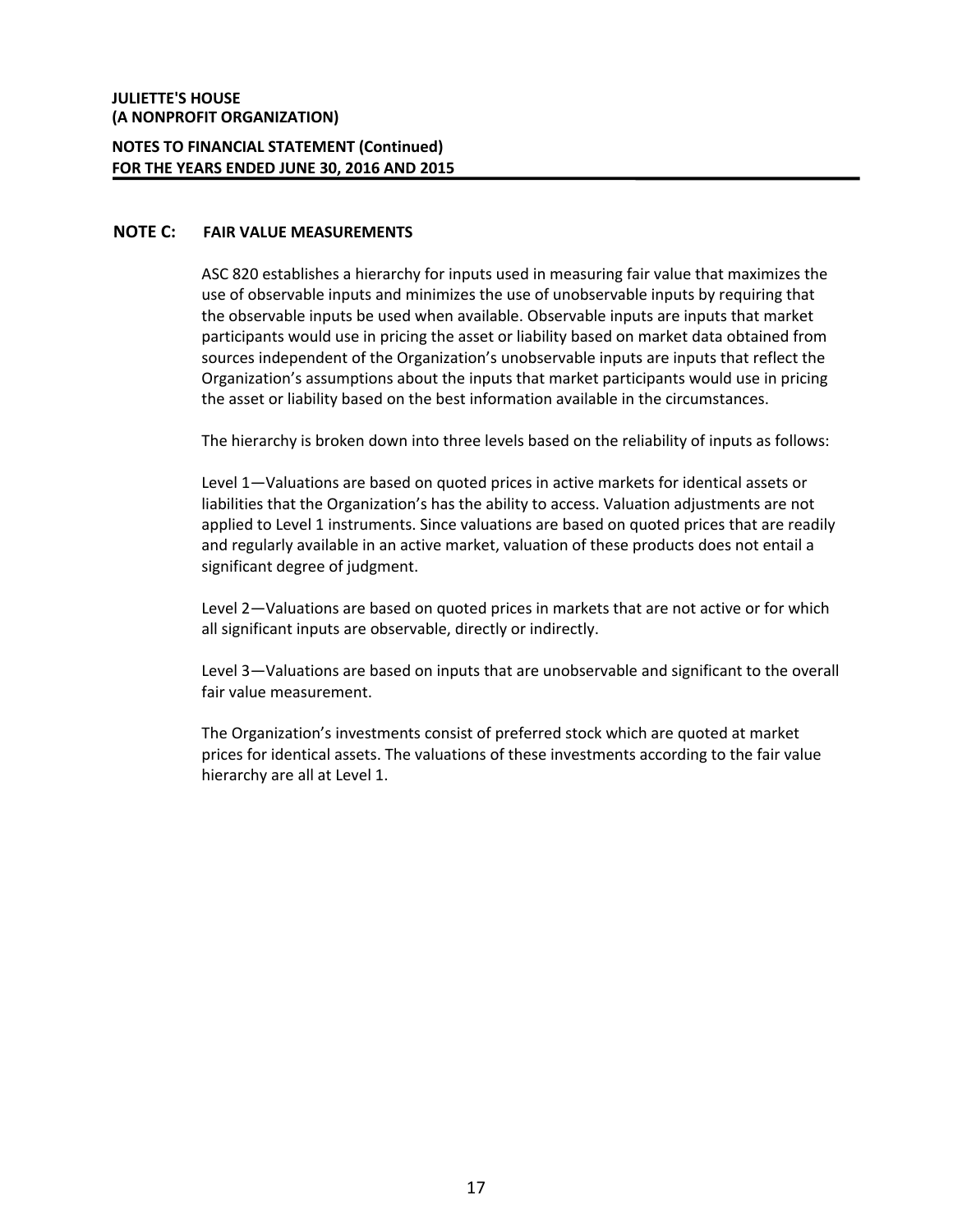# **NOTE D: INVESTMENTS**

Investments in marketable securities with readily determinable fair values are reported at their fair values in the statements of financial position. Unrealized gains and losses are included in the change in net assets. Investment revenues are reported net of related expenses charged by The Oregon Community Foundation in the amount of \$2,484 for the years ended June 30, 2016 and 2015.

Fair values and unrealized gain(loss) for investments as of June 30, 2016 and 2015 are summarized as follows:

|               | 2016         |       |      |                   |    |                   |  |  |  |
|---------------|--------------|-------|------|-------------------|----|-------------------|--|--|--|
|               |              |       |      |                   |    | <b>Unrealized</b> |  |  |  |
|               |              | Cost  |      | <b>Fair Value</b> |    | Gain (Loss)       |  |  |  |
| <b>Stocks</b> | -\$          | 4,753 | -\$  | 12,624            | \$ | 7,871             |  |  |  |
| Total         | <sup>5</sup> | 4,753 | - \$ | 12,624            | \$ | 7,871             |  |  |  |
|               |              |       |      |                   |    |                   |  |  |  |
|               |              |       |      | 2015              |    |                   |  |  |  |
|               |              |       |      |                   |    | <b>Unrealized</b> |  |  |  |
|               |              | Cost  |      | <b>Fair Value</b> |    | Gain (Loss)       |  |  |  |
| <b>Stocks</b> | ς.           | 4,753 | \$   | 9,852             | \$ | 5,099             |  |  |  |
|               |              |       |      |                   |    |                   |  |  |  |
| Total         |              | 4,753 | -\$  | 9,852             | \$ | 5,099             |  |  |  |

The Organization had funds invested in the pooled fund of The Oregon Community Foundation. The pooled fund is invested in a diversified portfolio of mutual funds and other investments. For the year ending June 30, 2016 and 2015, the fair value of this investment was \$70,536 and \$73,049 respectively.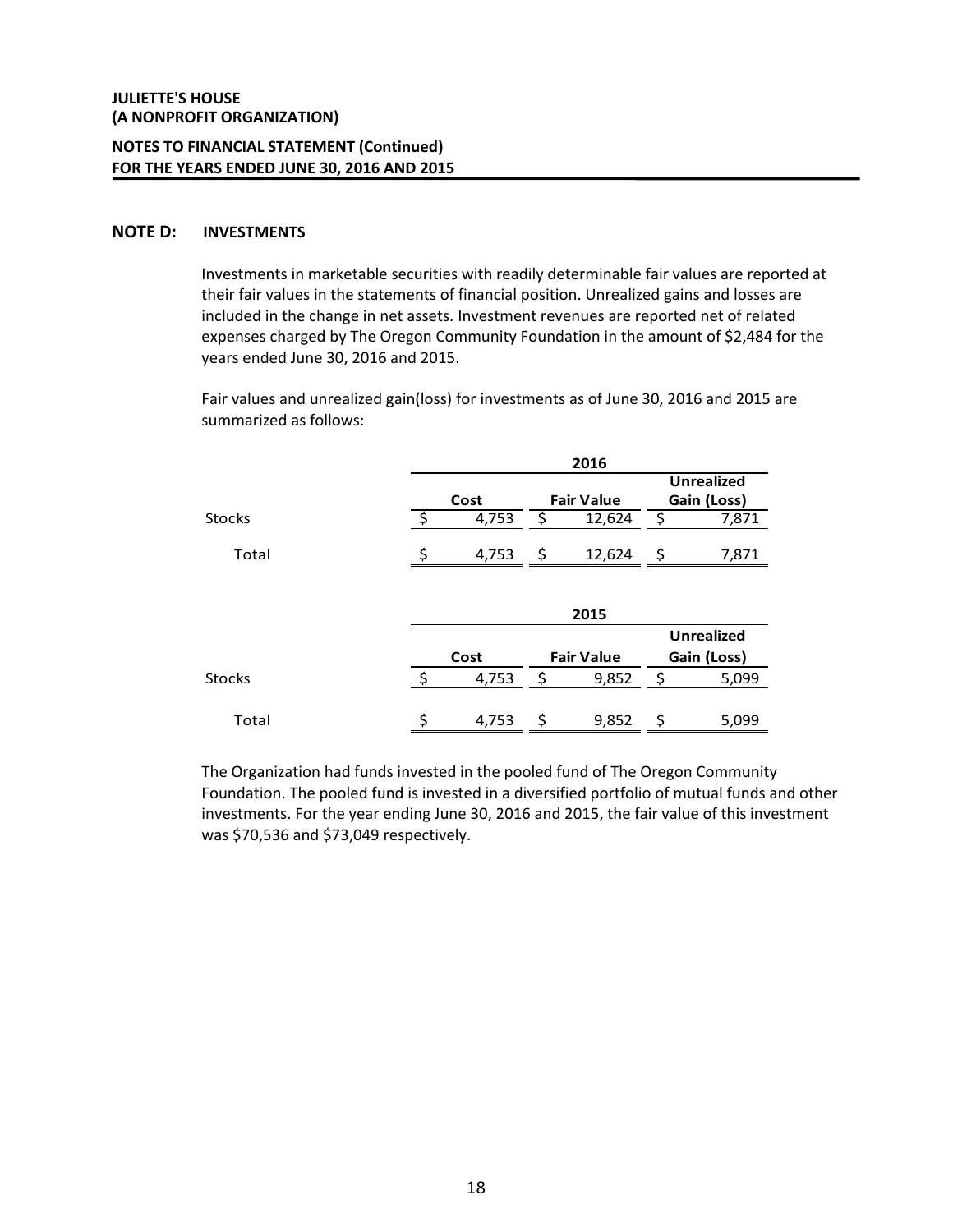# **NOTE E: BENEFICIAL INTEREST IN ASSETS HELD BY THE OREGON COMMUNITY FOUNDATION**

The Organization is in an Endowment Partners Program with The Oregon Community Foundation (OCF). OCF is an Oregon not-for-profit corporation. Endowment Partners Program endowments are OCF funds established by charitable organizations in Oregon to serve as their endowments. OCF maintains variance power and legal ownership of the endowments and reports the funds as assets. The funds are subject to OCF's investment and spending policies.

In accordance with FASB ASC No. 958-605-25-33, a liability is established on the financial statements of OCF for the fair market value of the endowments. Juliette's House Inc. reports a beneficial interest in assets held by OCF as an asset at fair value in its financial statements. The funds are included in unrestricted net assets.

Distributions are normally made at least annually based on a percentage determined by the Board of Directors of OCF under its grant percentage payout policy. The amount available for distribution at June 30, 2016 and 2015 was \$3,043 and \$2,752, respectively. Additional distributions are also available with the approval of the Juliette's House Inc. Board of Directors and OCF's Board of Directors. Changes in the value of the fund are reported as gains or losses in the Statement of Activities. Changes in the fund for the years ended June 30, 2016 and 2015 are as follows:

|                                       |   | 2016    | 2015     |
|---------------------------------------|---|---------|----------|
|                                       |   |         |          |
| Balance at July 1, 2015 & 2014        | Ś | 73,049  | 73,179   |
| <b>Interest and Dividend Income</b>   |   | 968     | 683      |
| Realized Gain/(Loss) on Investments   |   |         | 1,546    |
| Unrealized Gain/(Loss) on Investments |   | (2,895) | (1, 726) |
| <b>Investment Expenses</b>            |   | (234)   | (270)    |
| OCF Fees                              |   | (352)   | (363)    |
| Balance at June 30, 2016 and 2015     |   | 70,536  | 73.049   |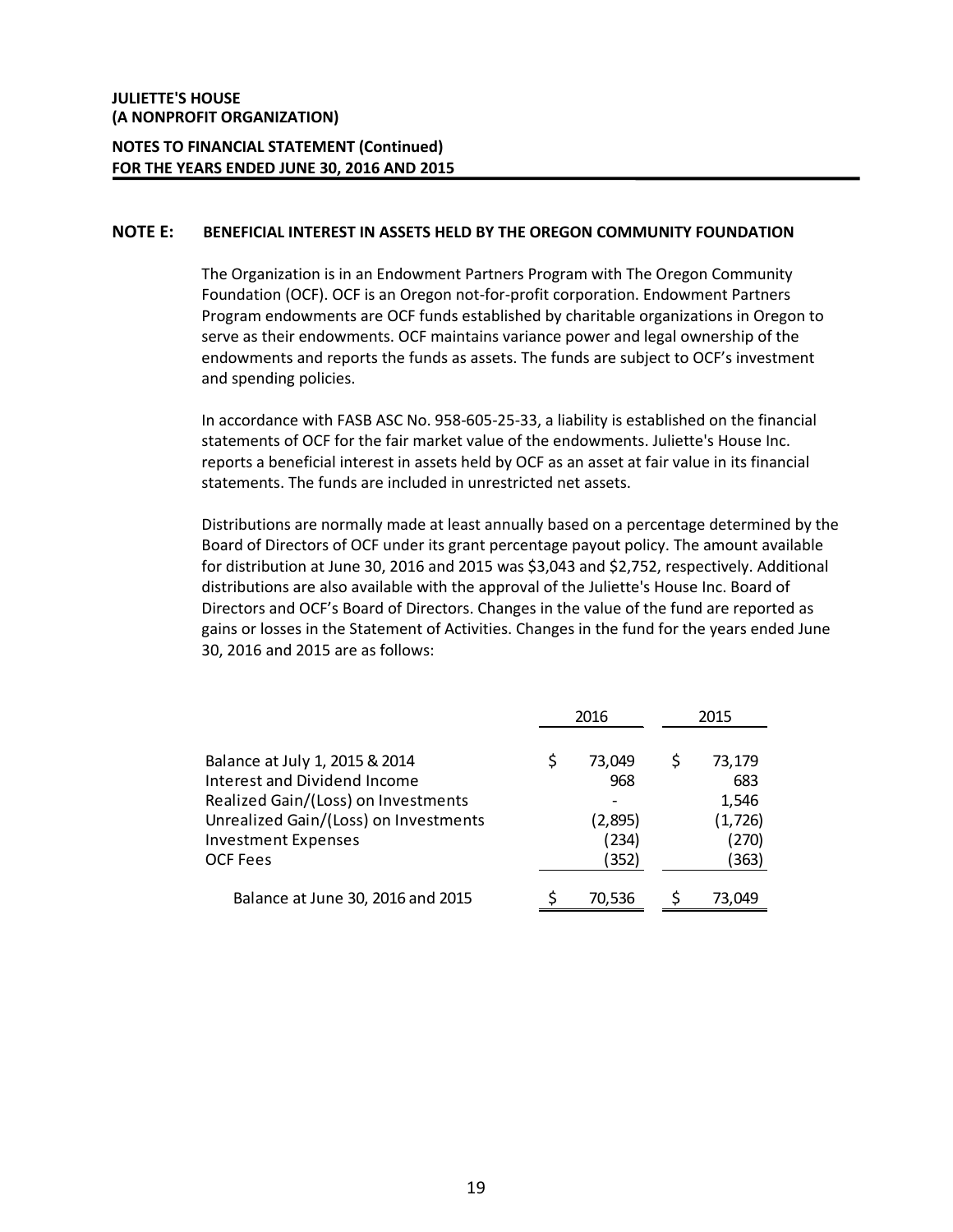# **NOTE F: PERMANENT RESTRICTIONS**

The land that Juliette's House facilities are built upon was donated to the Organization in 1995 for the use and benefit of the youth of Yamhill County, Oregon. If at any time Juliette's House were to change the nature of its operation or cease to exist, ownership of the land would transfer to the Oregon Community Foundation to be added to a fund dedicated to be used for the benefit of the youth of Yamhill County, Oregon. The value of the land of \$235,000 is reflected in these financial statement as permanently restricted.

# **NOTE G: OPERATING LEASES**

The Organization has a non-cancelable operating lease, for a copier, which expires April 2017. The Organization is to pay all executory costs such as taxes, maintenance, and insurance. Rental expense for this lease for the years ended June 30, 2016 and 2015 was \$4,224 and \$4,224 respectively.

Future minimum lease payments under operating leases that have remaining terms of one year or more as of June 30, 2016 and 2015 are:

The future minimum lease expense is:

2017 \$ 3,168

# **NOTE H: COMPENSATED ABSENCES**

Regular and probationary employees of the Organization accrue PTO leave monthly or hourly, for salaried and hourly employees, respectively. Any employee terminating with unused PTO leave will be compensated for that balance in the final paycheck. Accordingly, the Organization has accrued PTO payable of \$12,431 and \$8,578 as of June 30, 2016 and 2015.

# **NOTE I: CONCENTRATIONS OF FUNDING SOURCES**

The Organization received approximately 35% of its total revenue from state and local agencies for the years ended June 30, 2016 and 2015.